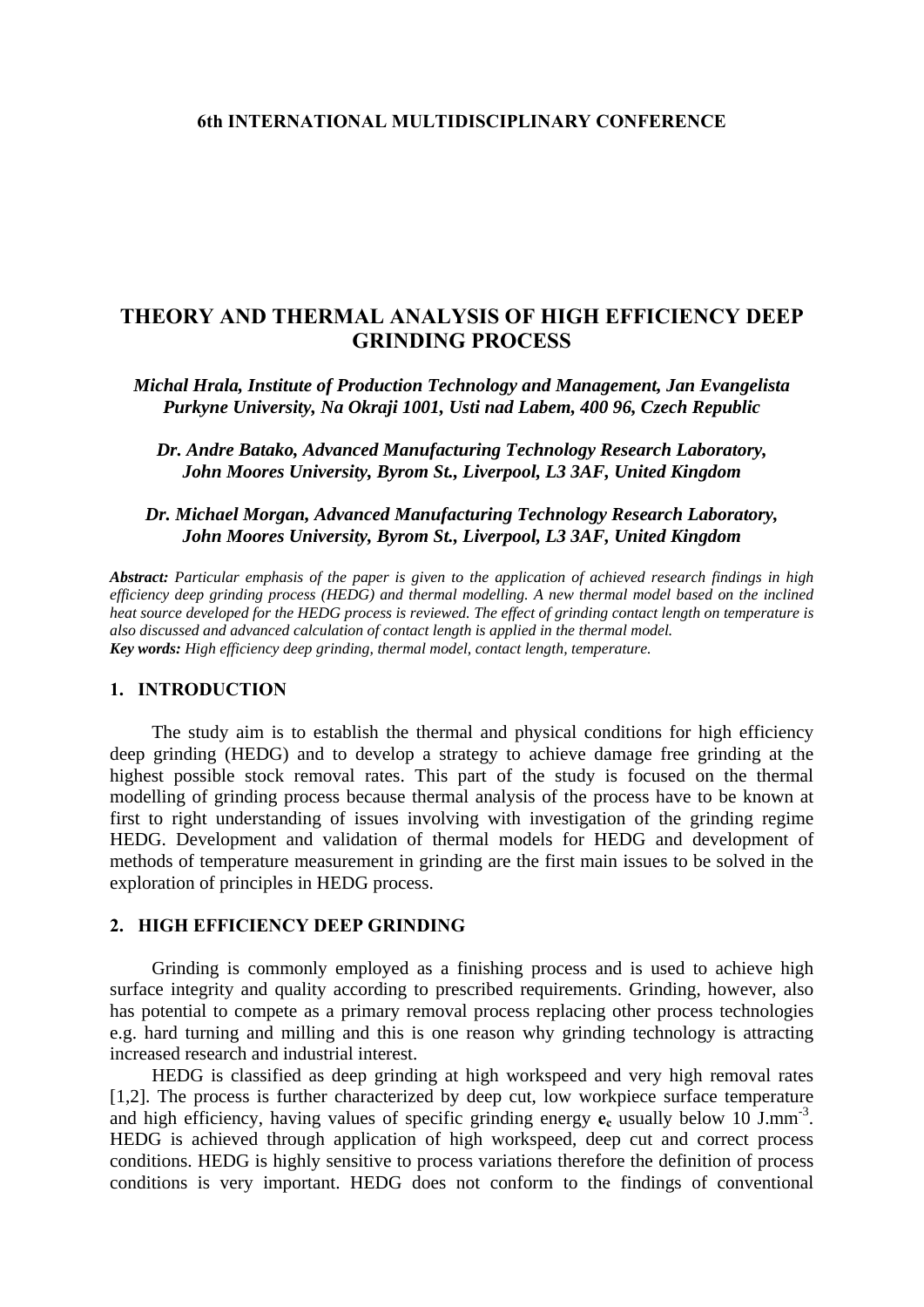grinding, which predict that increasing individual parameters, such as wheel speed, depth of cut, or specific removal rate, brings about an increase in temperature that can damage the workpiece. These parameters are set at a very high level in HEDG, and yet the grinding temperatures are lower than in conventional grinding.

Despite its fundamental advantages, HEDG has not yet achieved wide application. This may be explained by the general lack of understanding regarding the design, monitoring, and control aspect of this relatively new technology.

### **3. THERMAL ANALYSIS**

In grinding a significant portion of the heat generated at the workpiece / wheel interface is transferred to the workpiece. If the heat to the workpiece exceeds a threshold value the workpiece will experience thermal damage. Thermal damage may be evidenced by temper colours, residual tensile stresses, micro-cracking or phase transformations. Thermal analysis of the process enables the conditions associated with thermal damage to be predicted.

#### **3.1. ENERGY PARTITIONING**

In grinding the heat generated at the workpiece / wheel interface is distributed between the workpiece, wheel, chips and fluid [1]. The grinding temperatures are dependent on the heat flux generated in the contact zone. In order to calculate the grinding temperatures, it is necessary to specify the heat flux distribution in the grinding zone. The total heat flux  $q_t$  is the sum of the four flux components:

$$
\mathbf{q}_{t} = \mathbf{q}_{w} + \mathbf{q}_{s} + \mathbf{q}_{ch} + \mathbf{q}_{f}
$$
 (1)

where

$$
\mathbf{q}_{t} = \frac{\mathbf{P}}{\mathbf{b} \cdot \mathbf{l}_{c}} = \mathbf{e}_{c} \cdot \frac{\mathbf{Q}'_{w}}{\mathbf{l}_{c}}
$$
 (2)

and where **P** is grinding power, **b** is width of cut,  $I_c$  is theoretical contact length,  $e_c$  is specific grinding energy and  $\overrightarrow{Q_w}$  is specific volumetric material removal.

The heat flux to the workpiece  $\mathbf{q_w}$ , wheel  $\mathbf{q_s}$ , fluid  $\mathbf{q_f}$  and chips  $\mathbf{q_{ch}}$  may be expressed in terms of convention / conduction factors defined in relation to maximum contact temperature, mean contact temperature, fluid boiling temperature and material melting temperature as follows:

$$
\mathbf{q}_{w} = \mathbf{h}_{w} \cdot \mathbf{T}_{\text{max}}, \quad \mathbf{q}_{s} = \mathbf{h}_{s} \cdot \mathbf{T}_{\text{max}}, \quad \mathbf{q}_{f} = \mathbf{h}_{f} \cdot \mathbf{T}_{\text{max}}, \quad \mathbf{q}_{ch} = \mathbf{h}_{ch} \cdot \mathbf{T}_{\text{mp}} \tag{3, 4, 5, 6}
$$

where  $h_w$ ,  $h_s$ ,  $h_f$  and  $h_{ch}$  are convention factors of workpiece, wheel, fluid and chips.

The maximum workpiece temperature in the contact plane based on the theory of the sliding heat source for one-dimensional conduction [12] is defined as:

$$
\mathbf{T}_{\text{max}} = \mathbf{C} \cdot \frac{\mathbf{q}_{\text{w}}}{\beta_{\text{w}}} \cdot \sqrt{\frac{l_{\text{c}}}{v_{\text{w}}}} \tag{7}
$$

where C is temperature constant for workpiece conduction and  $v_w$  is workspeed.

The convection factor for the workpiece may be expressed as:

$$
\mathbf{h}_{\mathbf{w}} = \frac{\beta_{\mathbf{w}}}{c} \cdot \sqrt{\frac{\mathbf{v}_{\mathbf{w}}}{l_{c}}}
$$
(8)

where **c** is specific heat capacity. The thermal diffusivity  $\beta_w$  and theoretical contact length  $I_c$ are given by

$$
\beta_{\mathbf{w}} = \sqrt{\mathbf{k}_{\mathbf{w}} \cdot \mathbf{\rho}_{\mathbf{w}} \cdot \mathbf{c}_{\mathbf{w}}}
$$
 and  $\mathbf{l}_{\mathbf{c}} = \mathbf{l}_{\mathbf{g}} = \sqrt{\mathbf{a}_{\mathbf{e}} \cdot \mathbf{d}_{\mathbf{e}}}$  (9, 10)

where  $\mathbf{k_w}$  is thermal conductivity and  $\rho_w$  mass density of workpiece,  $\mathbf{l_g}$  is geometric contact length  $\mathbf{a}_e$  is real depth of cut and  $\mathbf{d}_e$  is effective wheel diameter.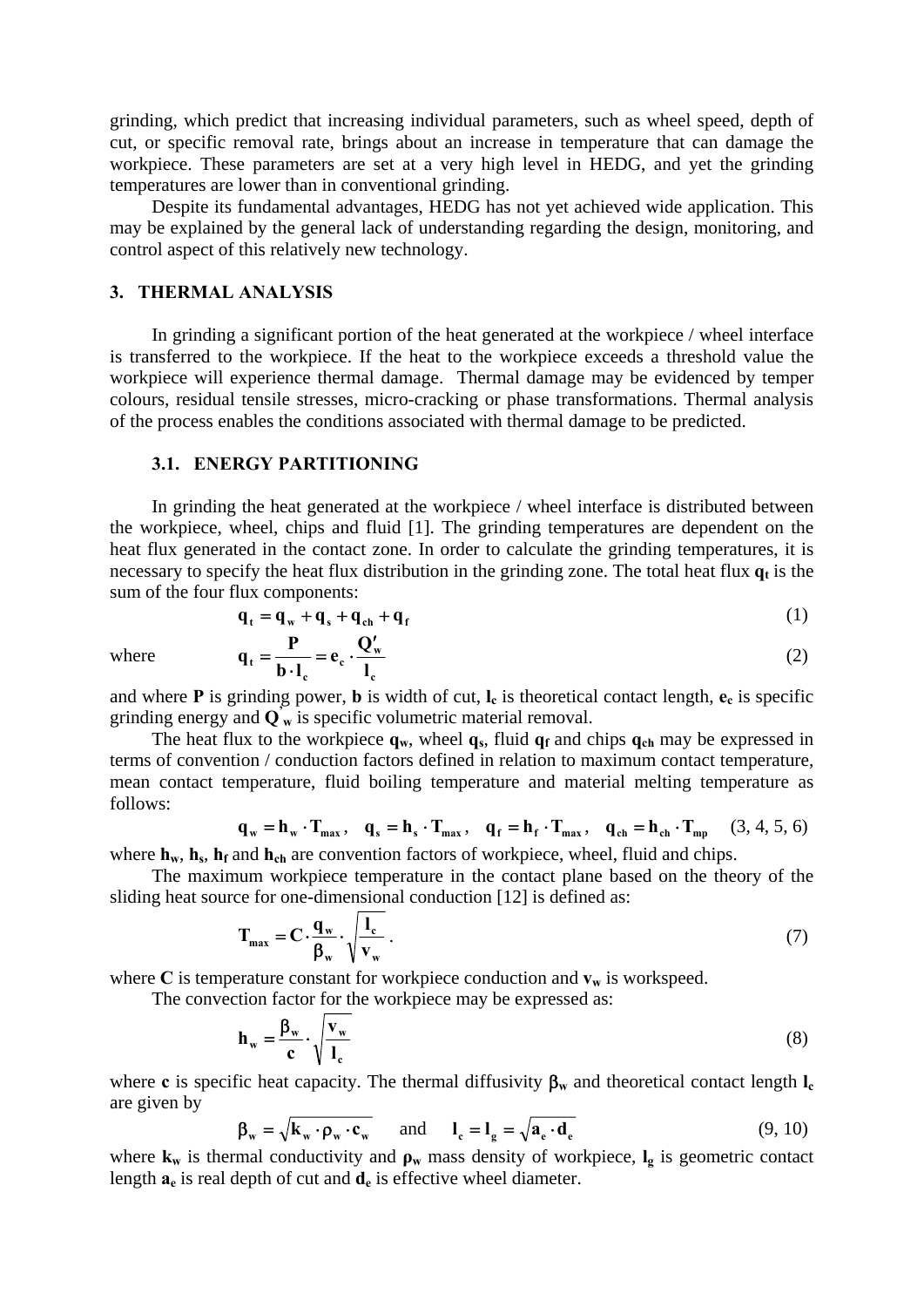The sliding heat source model gives a value for **C** approximately equal to unity but precise values depend on the value of Peclet number **Pe**:

$$
\mathbf{P}\mathbf{e} = \frac{\mathbf{v}_{\mathbf{w}} \cdot \mathbf{l}_{\mathbf{c}}}{4 \cdot \alpha_{\mathbf{w}}} \tag{11}
$$

since

$$
I = \frac{I_c}{2} \quad \text{and} \quad \alpha_w = \frac{k_w}{\rho_w \cdot c_w} \tag{12, 13}
$$

where  $\mathbf{a}_{\mathbf{w}}$  is thermal diffusivity of workpiece. The convention factor for the abrasive grains can be evaluated from the value of  $h_w$ , equation (8).

$$
\mathbf{h}_{\rm s} = \mathbf{h}_{\rm w} \cdot \left[ \frac{1}{\mathbf{R}_{\rm ws}} - 1 \right] \tag{14}
$$

where  $\mathbf{R}_{ws}$  is the workpiece-wheel partition ratio and may be written as:

$$
\mathbf{R}_{\rm ws} = \frac{\mathbf{q}_{\rm w}}{\mathbf{q}_{\rm w} + \mathbf{q}_{\rm s}} = \frac{\mathbf{h}_{\rm w}}{\mathbf{h}_{\rm w} + \mathbf{h}_{\rm s}} = \left[1 + \frac{0.97 \cdot \mathbf{k}_{\rm g}}{\beta_{\rm w} \cdot \sqrt{\mathbf{r}_{\rm 0} \cdot \mathbf{v}_{\rm s}}}\right]^{-1}.
$$
 (15)

Parameter  $r_0$  represents an effective radius of contact of the abrasive grains and 15  $\mu$ m is a sensible value for a reasonably sharp wheel. For a given abrasive type, the ratio  $\mathbf{R}_{ws}$  does not change significantly. The flux to the chips is assumed to be close to the limiting chip energy **ech** required to raise the temperature of the chip material to melting. For ferrous materials, this value is approx.  $6 \text{ J.mm}^{-3}$ . The flux to the chips can be expressed as:

$$
\mathbf{q}_{\text{ch}} = \mathbf{e}_{\text{ch}} \cdot \frac{\mathbf{Q}_{\text{w}}'}{\mathbf{l}_{\text{c}}} \tag{16}
$$

where 
$$
\mathbf{e}_{\text{ch}} = \rho_{\text{w}} \cdot \mathbf{c}_{\text{w}} \cdot \mathbf{T}_{\text{mp}}
$$
 (17)

The fluid convention factor  $\mathbf{h}_f$  is the most difficult to estimate with any confidence. One method is to use the "fluid wheel" assumption [3]. By using the triangular sliding heat source, the fluid convention factor is:

$$
\mathbf{h}_{\rm f} = 0.94 \cdot \beta_{\rm f} \cdot \sqrt{\frac{\mathbf{v}_{\rm s}}{\mathbf{l}_{\rm c}}} \,. \tag{18}
$$

Two values of  $T_{\text{max}}$  for the maximum theoretical temperatures reached in the contact zone in wet and dry grinding may be calculated from equations (3-6) using the convention factors from equations (8, 14) and (18):

$$
\mathbf{T}_{\text{max wet}} = \frac{\mathbf{q}_t - \mathbf{q}_{\text{ch}}}{\mathbf{h}_{\text{w}} + \mathbf{h}_{\text{f}}}
$$
 and 
$$
\mathbf{T}_{\text{max dry}} = \frac{\mathbf{q}_t - \mathbf{q}_{\text{ch}}}{\mathbf{h}_{\text{w}}}
$$
. (19, 20)

#### **3.2. GRINDING CONTACT LENGTH**

In predicting the temperature of the workpiece, it is very important to know the effective length of the heat source over which the energy conducts into the workpiece. It has been found that the real contact length in grinding is often much greater then the geometric contact length **lg**. A theoretical solution for real contact length proposed by Rowe and Qi [10] was

$$
l_c^2 = l_f^2 + l_g^2 \tag{21}
$$

where  $\mathbf{l}_f$  is contact length between surfaces acted on by a normal force and  $\mathbf{l}_g$  is geometric contact length defined by equation (10). The length  $I_f$  is evaluated from

$$
\mathbf{l}_{\mathbf{f}} = \sqrt{\mathbf{\mathbf{8}} \cdot \mathbf{F}_{\mathbf{n}}' \cdot (\mathbf{K}_{\mathbf{s}} + \mathbf{K}_{\mathbf{w}}) \cdot \mathbf{d}_{\mathbf{s}}}
$$
 (22)

where  $\mathbf{F'}_n$  is specific normal force,  $\mathbf{d}_s$  is wheel diameter and  $\mathbf{K}_s$  and  $\mathbf{K}_w$  are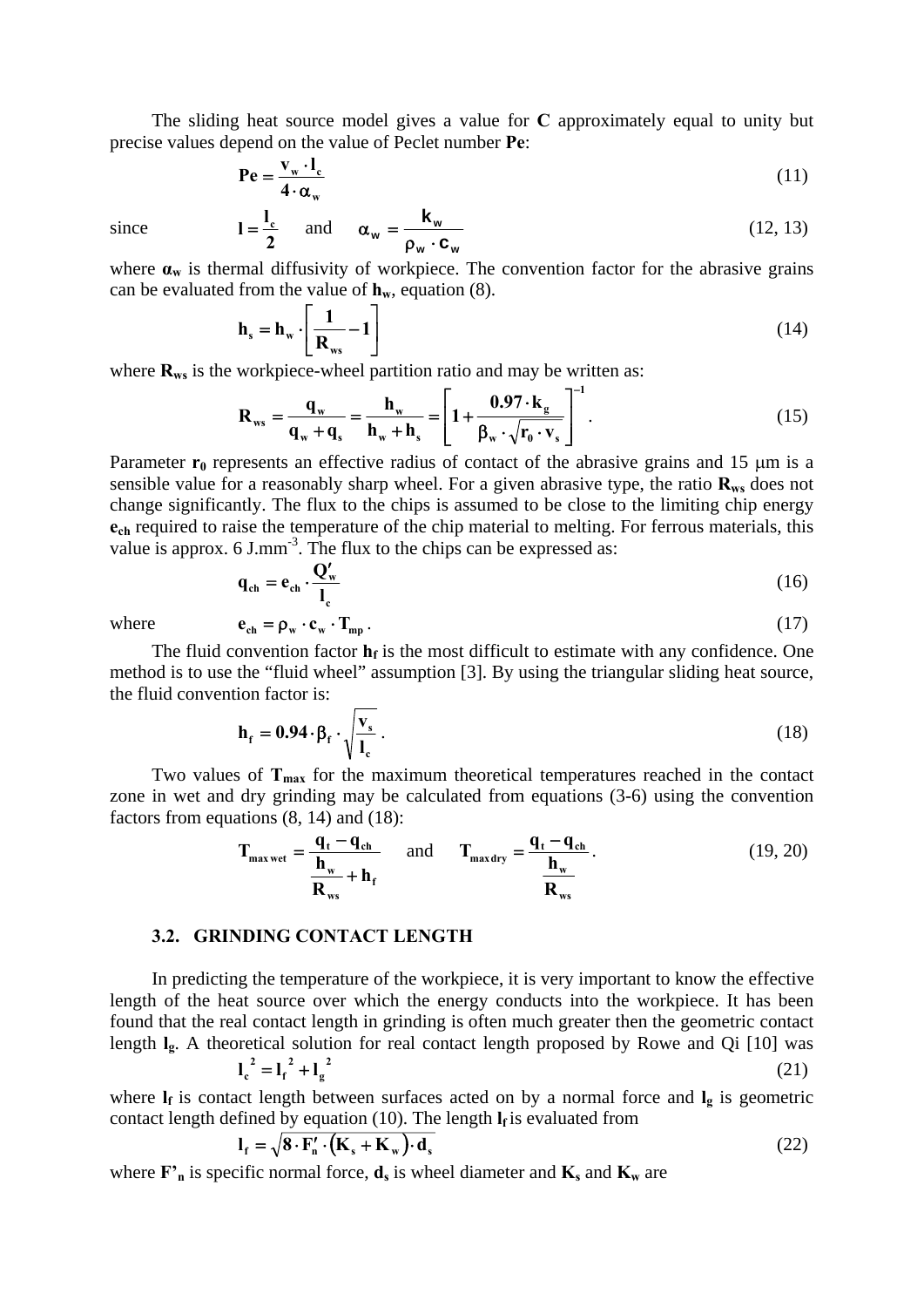$$
\mathbf{K}_{\mathrm{s}} = \frac{1 - \mathbf{v}_{\mathrm{s}}^2}{\pi \cdot \mathbf{E}_{\mathrm{s}}} \quad \text{and} \quad \mathbf{K}_{\mathrm{w}} = \frac{1 - \mathbf{v}_{\mathrm{w}}^2}{\pi \cdot \mathbf{E}_{\mathrm{w}}}.
$$
 (23, 24)

Variables  $K_s$  and  $K_w$  are determined by physical properties of materials in the contact. υ**s** and υ**w** are Poisson's ratios, **Es** and **Ew** are moduli of elasticity. The real contact length can be expressed in two ways - a surface roughness approach and a contact area approach. The first yields more faithful results in comparison with the experimental results [11]. Based on the roughness approach, the magnitude of the grinding contact length is represented as

$$
l_{c} = \sqrt{l_{fr}^{2} + l_{g}^{2}} = \sqrt{(R_{r} \cdot l_{f})^{2} + l_{g}^{2}}
$$
 (25)

where  $I_{fr}$  is contact length for rough surfaces with a normal force and  $R_r$  is roughness factor. The magnitudes of roughness factor are acquired as experimental values from the tests.  $\mathbf{R}_r$  is sensitive to the grinding conditions for some material combinations. For general analysis of the grinding conditions, it is suggested that the value  $\mathbf{R}_r$  is equal 13.

Combining equations 10, 22 and 25 yields the relationship:

$$
\mathbf{l}_{\rm c} = \sqrt{\mathbf{8} \cdot \mathbf{R}_{\rm r}^2 \cdot \mathbf{F}_{\rm n}^{\prime} \cdot (\mathbf{K}_{\rm s} + \mathbf{K}_{\rm w}) \cdot \mathbf{d}_{\rm s} + \mathbf{a} \cdot \mathbf{d}_{\rm s}}
$$
(26)

Equation (33) determines the contact length between the wheel body and the workpiece taking account not only elastic deflection and geometric effect but also roughness of both surfaces in the contact.

## **3.3. HEDG APPROACH**

The values obtained from equations (19) and (20) represent the maximum theoretical temperatures reached in the contact zone between a workpiece and a wheel when grinding with the use of a coolant  $(T_{maxwet})$  or without  $(T_{maxdry})$ . However, the thermal model described is appropriate only for shallow grinding because the theory of the thermal analysis is based on the plane sliding heat source by Jaeger and Carslaw [4]. This solution consists in a sliding of heat source parallel to the plane of motion [5-7].

It is shown for deep grinding processes, and in particular for HEDG, that the sliding heat source model is unsuitable and the temperature results obtained from it are overestimated [8]. The model is re-analysed for HEDG, based on a moving circular arc of contact [9], Fig. 1. The contact surface is assumed to lie around a circular arc.



**Fig. 1** *Curved heat source for HEDG* 

The heat source is the sum of an infinite number of moving line sources disposed around the contact arc. The contact length  $I_c$  is arc AFB. The arc length BF is  $I_i = d_e \Phi_i$ . The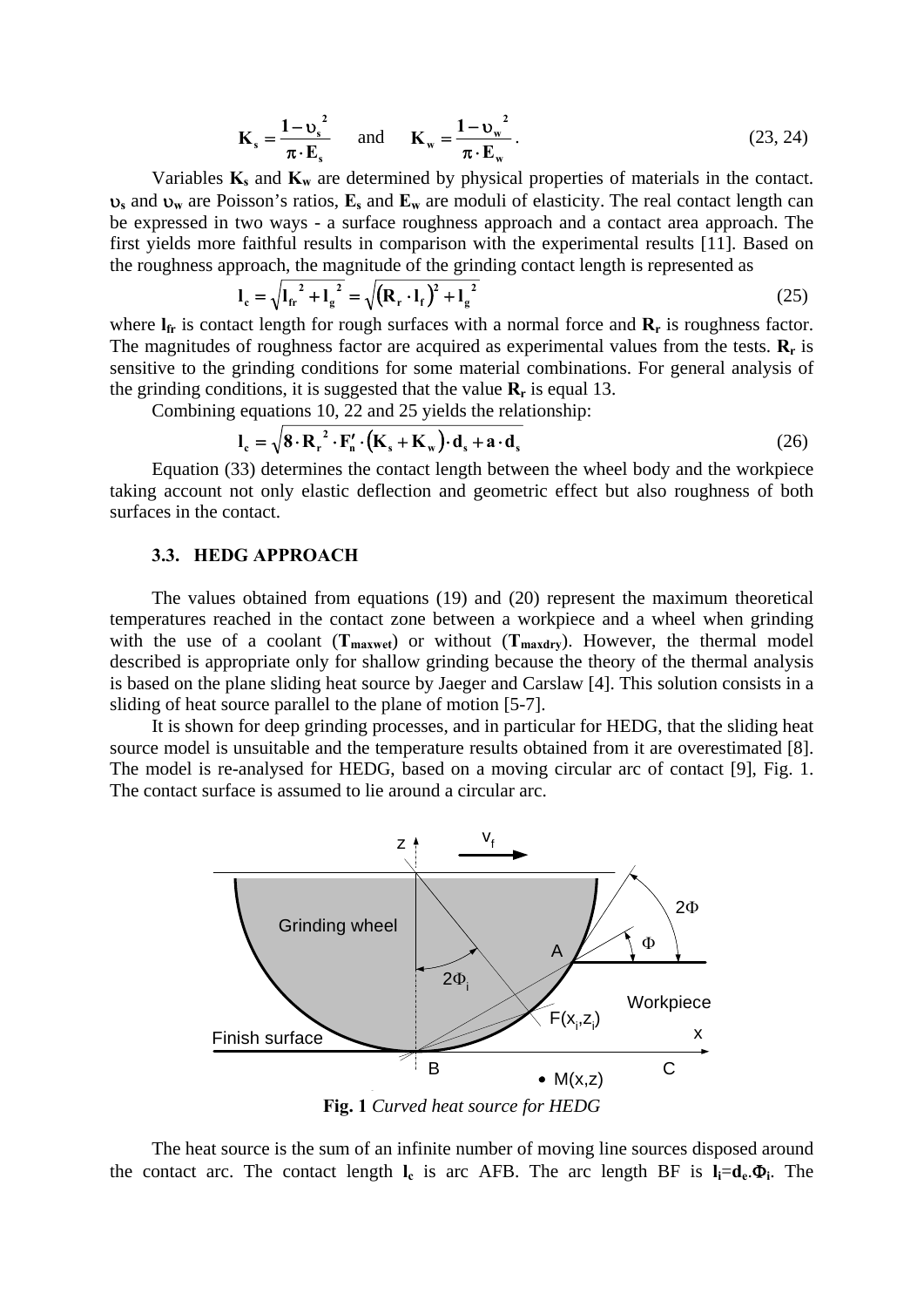temperature rise at a point  $M(x,z)$  due to a line source  $dl_i$  moving at speed  $v_f$  at the angle  $2\Phi_i$ to the surface is given by

$$
\mathbf{T} = \frac{1}{\pi \cdot \mathbf{k}} \int_{0}^{l_{\mathbf{k}}} \mathbf{q} \cdot \mathbf{e}^{-\frac{\mathbf{v}_{\mathbf{f}}}{2\alpha} (\mathbf{x} - \mathbf{l}_{i} \cdot \cos \phi_{i})} \cdot \mathbf{K}_{0} \cdot \left[ \frac{\mathbf{v}_{\mathbf{f}} \cdot \mathbf{r}_{i}}{2 \cdot \alpha} \right] \mathbf{dl}_{i}
$$
(27)

where 
$$
\mathbf{r}_i = \sqrt{(\mathbf{x} - \mathbf{l}_i \cdot \cos \phi_i)^2 + (\mathbf{z} - \mathbf{l}_i \cdot \sin \phi_i)^2}
$$
 and  $\mathbf{q} = \overline{\mathbf{q}} \cdot (\mathbf{n} + \mathbf{1}) \cdot \left(\frac{\mathbf{l}_i}{\mathbf{l}_c}\right)^n$  (28, 29)

with **n**=1 for a triangular heat flux. Equation (27) yields field temperatures of the contact surface AFB and the finish plane surface BC.

There is a limiting value of specific energy in grinding [9] which is the value needed to raise the chips to melting temperature. For steel this value is approx. 6 J.mm<sup>-3</sup>. For achievement of high material removal rates characteristic for HEDG, it is possible to take advantage of the size effect to increase grinding efficiency [10]. As equivalent thickness **heq** is increased, specific energy  $\mathbf{e}_c$  is reduced as shown by the expression:

$$
\mathbf{P} = \mathbf{F}_{\mathbf{t}} \cdot \mathbf{v}_{\mathbf{s}} = \mathbf{k} \cdot \mathbf{b} \cdot \mathbf{h}_{\mathbf{eq}}^{\mathbf{n}} \cdot \mathbf{v}_{\mathbf{s}}
$$
(30)

where  $\mathbf{k}'$  and **n** are empirical factors,  $\mathbf{v}_s$  is wheelspeed. Equation (30) leads to relationships

$$
\mathbf{a}_{\mathbf{e}} = \mathbf{e}^{\frac{1}{n} - \log \left[\mathbf{k}^{\prime} \cdot \mathbf{b} \cdot \mathbf{v}_{\mathbf{w}}^{\mathrm{T}} \cdot \mathbf{v}_{\mathbf{s}}^{\mathrm{T}-n}\right]} \quad \text{and} \quad \mathbf{e}_{\mathbf{c}} = \frac{\mathbf{k}^{\prime}}{\mathbf{h}_{\mathbf{eq}}^{\mathrm{T}-n}} \,. \tag{31, 32}
$$

The charts shown in Fig. 2 were generated using equations (31) and (32) and the coefficient **n** was assumed to be 0.85 and **k'** was evaluated accordingly.



**Fig. 2** *Three-dimensional surface diagrams showing limiting material removal rates in HEDG according to power (2a) and specific energy (2b) constraints*

The relationships (31) and (32) enable a surface to be constructed showing the boundary of possible workspeed, depth of cut and grinding width combinations for the available power. It is evident from chart 2a that for a high workspeed and deep cut there is a maximum grinding width allowance for the available power i.e. larger grinding width requires a higher power. Chart 2b shows that lower efficiency reduces the allowable depth of cut for a given workspeed and width of the workpiece.